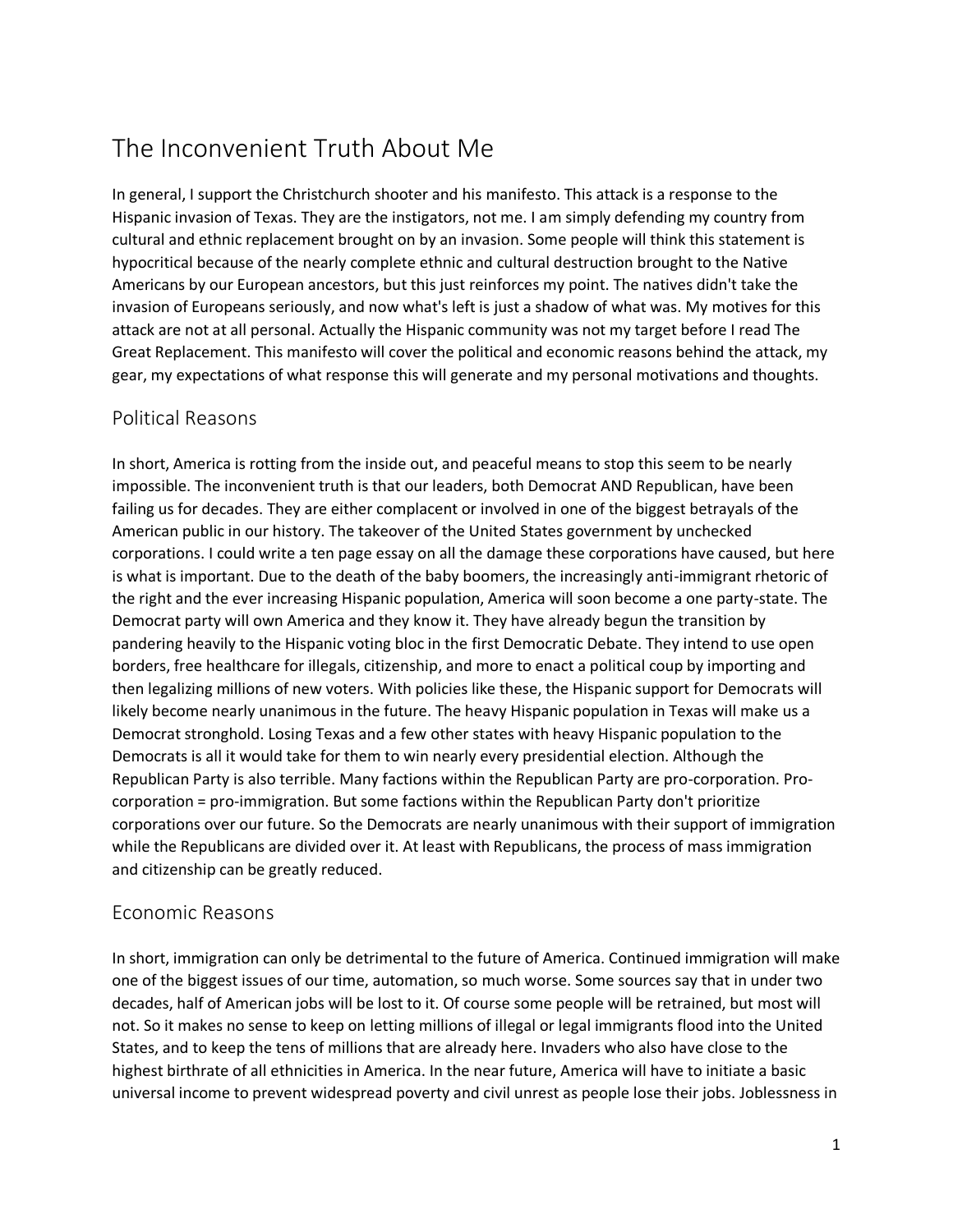itself is a source of civil unrest. The less dependents on a government welfare system, the better. The lower the unemployment rate, the better. Achieving ambitious social projects like universal healthcare and UBI would become far more likely to succeed if tens of millions of dependents are removed.

Even though new migrants do the dirty work, their kids typically don't. They want to live the American Dream which is why they get college degrees and fill higher-paying skilled positions. This is why corporations lobby for even more illegal immigration even after decades of it of happening. They need to keep replenishing the low-skilled labor pool. Even as migrant children flood skilled jobs, corporations make this worse by lobbying for even more work visas to be issued for skilled foreign workers to come here. Recently, the senate under a REPUBLICAN administration has greatly increased the number of foreign workers that will take American jobs. Remember that both Democrats and Republicans support immigration and work visas. Corporations need to keep replenishing the labor pool for both skilled and unskilled jobs to keep wages down. So automation is a good thing as it will eliminate the need for new migrants to fill unskilled jobs. Jobs that Americans can't survive on anyway. Automation can and would replace millions of low-skilled jobs if immigrants were deported. This source of competition for skilled labor from immigrants and visa holders around the world has made a very difficult situation even worse for natives as they compete in the skilled job market. To compete, people have to get better credentials by spending more time in college. It used to be that a high school degree was worth something. Now a bachelor's degree Is what's recommended to be competitive in the job market. The cost of college degrees has exploded as their value has plummeted. This has led to a generation of indebted, overqualified students filling menial, low-paying, and unfulfilling jobs. Of course these migrants and their children have contributed to the problem, but are not the sole cause of it.

The American lifestyle affords our citizens an incredible quality of life. However, our lifestyle Is destroying the environment of our country. The decimation of the environment is creating a massive burden for future generations. Corporations are heading the destruction of our environment by shamelessly overharvesting resources. This has been a problem for decades. For example, this phenomenon is brilliantly portrayed in the decades-old classic "The Lorax." Water sheds around the country, especially in agricultural areas, are being depleted. Fresh water Is being polluted from farming and oil drilling operations. Consumer culture is creating thousands of tons of unnecessary plastic waste and electronic waste, and recycling to help slow this down is almost non-existent. Urban sprawl creates inefficient cities which unnecessarily destroys millions of acres of land. We even use god knows how many trees worth of paper towels just wipe water off our hands. Everything I have seen and heard in my short life has led me to believe that the average American isn't willing to change their lifestyle, even if the changes only cause a slight inconvenience. The government is unwilling to tackle these issues beyond empty promises since they are owned by corporations. Corporations that also like immigration because more people means a bigger market for their products. I just want to say that I love the people of this country, but god damn most of y'all are just too stubborn to change your lifestyle. So the next logical step is to decrease the number of people in America using resources. If we can get rid of enough people, then our way of life can become more sustainable.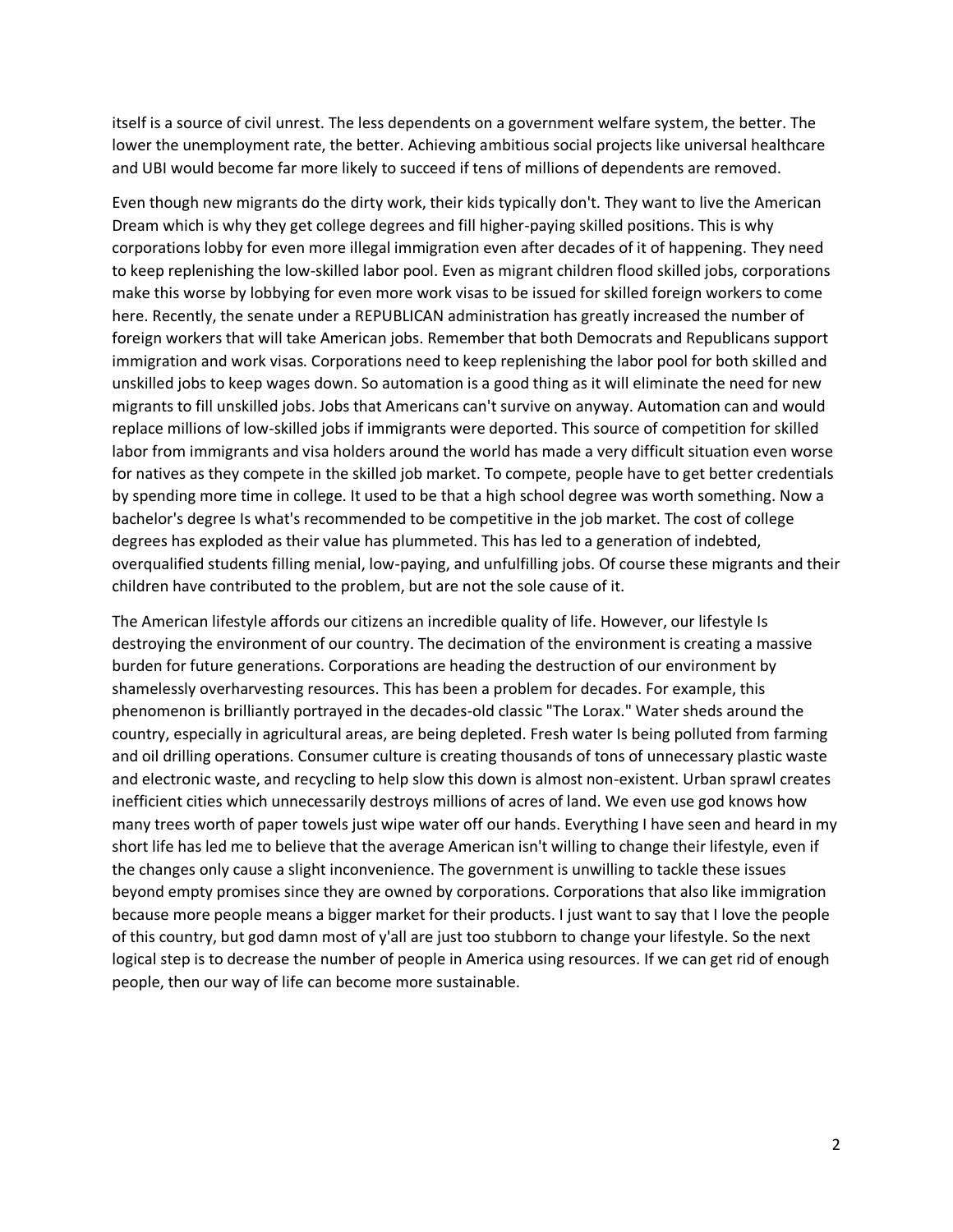### Gear

Main gun: AK47 (WASR 10) - I realized pretty quickly that this isn't a great choice since it's the civilian version of the AK47. It's not designed to shoot rounds quickly, so it overheats massively after about 100 shots fired in quick succession. I'll have to use a heat-resistant glove to get around this.

8m3 bullet: This bullet, unlike pretty much any other 7.62x39 bullet, actually fragments like a pistol hollow point when shot out of an AK47 at the cost of penetration. Penetration is still reasonable, but not nearly as high as a normal AK47 bullet. The AK47 is definitely a bad choice without this bullet design, and may still be with it.

Other gun(if I get one): AR15 — Pretty much any variation of this gun doesn't heat up nearly as fast as the AK47. The round of this gun isn't designed to fragment, but instead tumbles inside a target causing lethal wounding. This gun is probably better, but I wanted to explore different options. The AR15 is probably the best gun for military applications but this isn't a military application.

This will be a test of which is more lethal, either it's fragmentation or tumbling.

I didn't spend much time at all preparing for this attack. Maybe a month, probably less. I have do this before I lose my nerve. I figured that an under-prepared attack and a meh manifesto is better than no attack and no manifesto.

# Reaction

Statistically, millions of migrants have returned to their home countries to reunite with the family they lost contact with when they moved to America. They come here as economic immigrants, not for asylum reasons. This is an encouraging sign that the Hispanic population is willing to return to their home countries if given the right incentive. An incentive that myself and many other patriotic Americans will provide. This will remove the threat of the Hispanic voting bloc which will make up for the loss of millions of baby boomers. This will also make the elites that run corporations realize that it's not in their interest to continue piss off Americans. Corporate America doesn't need to be destroyed, but just shown that they are on the wrong side of history. That if they don't bend, they will break.

# Personal Reasons and Thoughts

My whole life I have been preparing for a future that currently doesn't exist. The job of my dreams will likely be automated. Hispanics will take control of the local and state government of my beloved Texas, changing policy to better suit their needs. They will turn Texas into an instrument of a political coup which will hasten the destruction of our country. The environment is getting worse by the year. If you take nothing else from this document, remember this: INACTION IS A CHOICE. I can no longer bear the shame of inaction knowing that our founding fathers have endowed me with the rights needed to save our country from the brink of destruction. Our European comrades don't have the gun rights needed to repel the millions of invaders that plaque their country. They have no choice but to sit by and watch their countries burn.

America can only be destroyed from the inside out. If our country falls, it will be the fault of traitors. This is why I see my actions as faultless. Because this isn't an act of imperialism but an act of preservation.